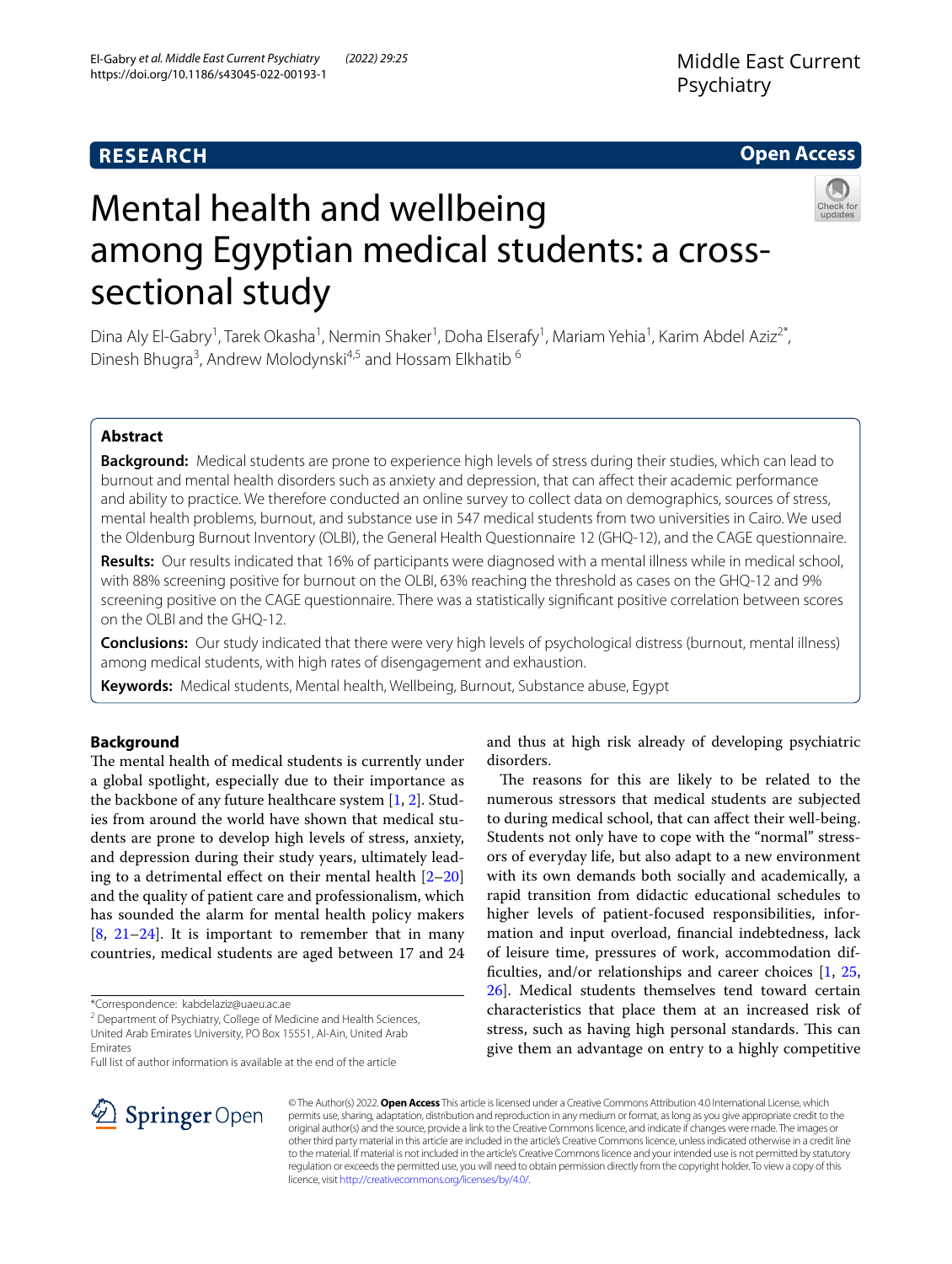Burnout has been defned as a psychological syndrome that is characterized by overwhelming exhaustion, depersonalization, and reduced personal efficiency  $[28]$  $[28]$ . Chronic exposure to emotional stress which is especially exasperated in highly demanding environments could eventually lead to burnout, which then triggers symptoms such as low mood, insomnia, feelings of detachment and/or fatigue, and excessive anxiety over future concerns [\[29](#page-5-5)[–33](#page-5-6)]. Symptoms of stress and burnout among students include emotional depletion, depersonalization, and a decreased sense of accomplishment [\[25](#page-5-1)]. High rates of stress and burnout have been linked to negative educational performance  $[32]$  $[32]$  $[32]$  and ineffective coping techniques, such as substance abuse issues [[34\]](#page-5-8). At its worst, excessive stress could lead to suicidal ideation or even suicidal attempts [[35\]](#page-5-9).

Egypt is the most populous country in the Middle East and North Africa and the third-most populous on the African continent. It has one of the oldest establishments of medical education in Africa and the Arab world [\[36](#page-5-10)], with 31 governmental and private medical schools recognized by the world directory of Medical Schools [\[37](#page-5-11)]. To date, Egyptian medical schools have followed the French model, comprising a 6-year program of undergraduate medical education. This system features a clear preclinical–clinical dichotomy and takes English as the language of instruction. A Bachelor of Medicine and Surgery (MBBCh) is awarded upon graduation, but graduates must attend a full-year internship program before obtaining their license to practice as general practitioners [[38\]](#page-5-12) with the final grade at graduation calculated based on the cumulative scores of the exams over each of the 6 years of education. Before 2009, the majority of medical schools in Egypt adopted *discipline-based curricula*, in which didactic large-group lectures and apprenticeship approaches to clinical teaching were the main methods of instruction. However, recently, an integrated modular-based program has been applied in several Egyptian medical schools such as Ain Shams University, Cairo University, and Mansoura University [[36\]](#page-5-10).

To the best of our knowledge, there has been no national survey regarding mental wellbeing among medical students. However, a number of individual investigations have been carried out in diferent cities across Egypt [[21,](#page-4-4) [39](#page-5-13), [40\]](#page-5-14). None have been completed in medical schools in Egypt's largest city, Cairo. Therefore, we aimed at assessing the sources of stress, mental health problems, burnout, and substance use among medical students in two medical schools in Cairo (one public, one private), as a part of a larger international collaboration involving several countries worldwide aimed at investigating levels of mental stress among medical students in a diferent part of the world.

# **Methods**

# **Participants and tools**

We conducted a quantitative, cross-sectional descriptive study involving 547 male and female medical students of second and fourth years recruited from two sites. One site was the governmental medical school at Ain Shams University, and the other was a private medical school at Misr University for Science and Technology. Data collection was carried out using an online survey in the form of a link to a Google platform, through the modular platform of the assigned year groups. Ethical approval for the study was granted by the Ain Shams University Faculty of Medicine Ethical Committee. A message accompanied the link that included the aim of the survey, encouraging participation in the study and assuring anonymity. The module access for each student was password protected. Students were not required to provide any personal identifiers. The survey included questions regarding demographic information, including year and medical school of study, gender, educational level of parents, and previous history of mental health difculties prior to medical school. The short version of the general health questionnaire (GHQ-12) was used to identify minor psychiatric disorders. The General Health Questionnaire is a screening tool for current mental health problems, used widely in research with a cut-off score of  $>2$  [\[41\]](#page-5-15). Burnout was identifed by the Oldenburg Burnout Inventory (OLBI) was used to assess the level of burnout among students. The Oldenburg Burnout Inventory was used to assess for disengagement and exhaustion using cut-ofs of >2.1 and  $>$ 2.25, respectively [\[42](#page-5-16)]. Finally, in addition to other questions about substance use, the CAGE questionnaire was used to screen for alcohol misuse among this population. The CAGE is a reliable and valid screening tool with a cut-off of 2 or more indicating subjects positive for alcohol misuse [\[43\]](#page-5-17).

## **Statistical analysis**

Data was recorded and analyzed using the statistical package of social sciences SPSS for Windows, Version 28.0 (2021). All calculations were performed at 95% confdence intervals, 0.80 power of the study, and alpha error of 0.05. The results were tabulated, grouped, and statistically analyzed using the following tests: mean and standard deviation (SD) for parametric numerical (quantitative) data, frequency and percentage for non-numerical (qualitative) data, and Pearson correlation test (*r*)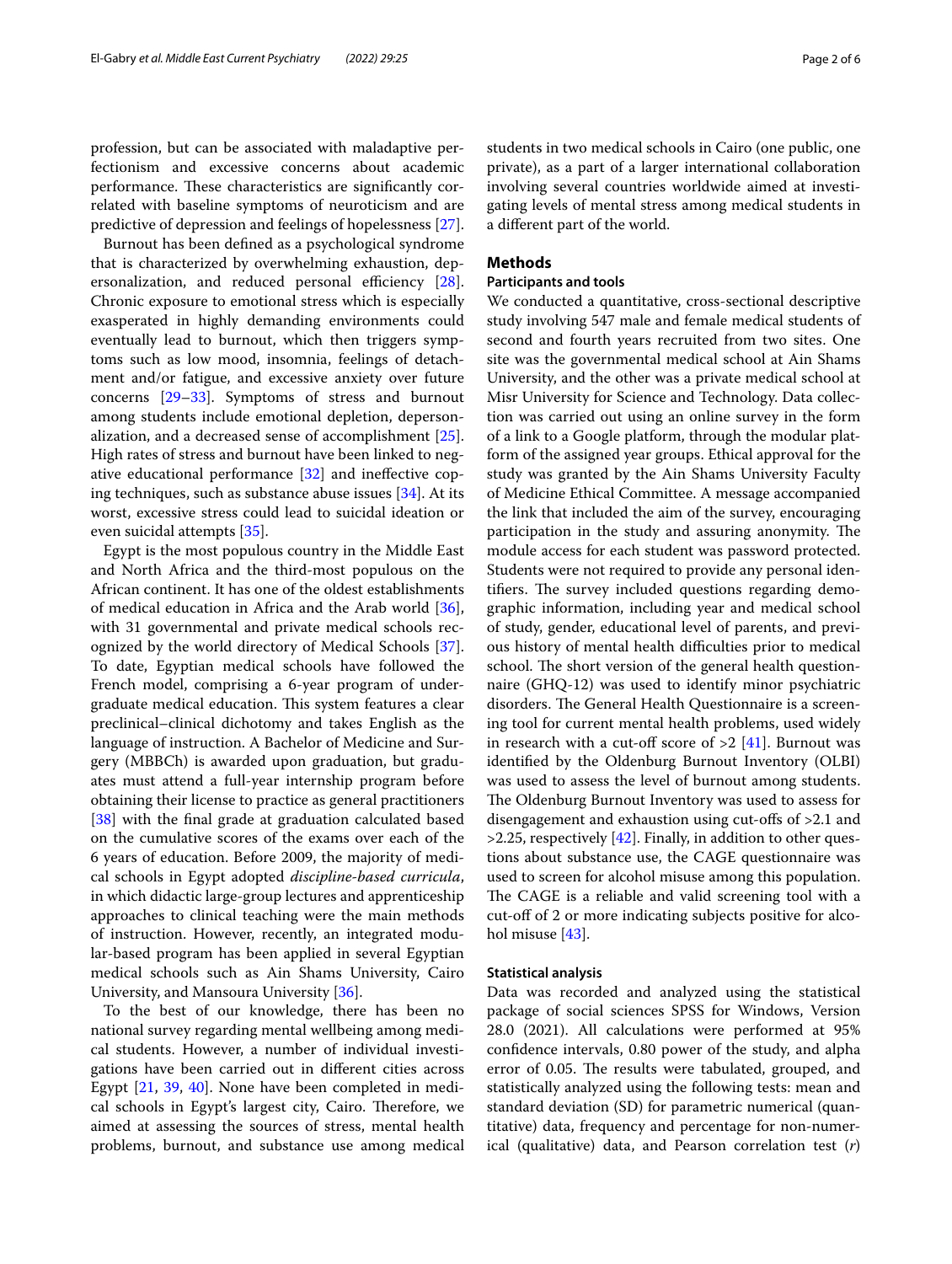# **Results**

A total of 547 students completed the survey. Their characteristics are summarized in Table [1.](#page-2-0)

The highest education level achieved by parents was obtained from each student, with 51 (9%) achieving a high school education or below, 120 (22%) achieving an undergraduate university degree, and 376 (69%) achieving a postgraduate university degree. Three hundred and eighty-two students (70%) did not currently work in part- or full-time work, 63 (12%) worked less than 8 h per week, 58 (11%) worked between 8 and 20 h per week, and 44 (8%) worked more than 20 h per week. Prior to medical school, 66 students (12%) had visited a general practitioner, psychologist, or psychiatrist for mental health problems, with 38 students (6.9%) diagnosed with a mental health condition. Ten students (2%) had previously been diagnosed with attention defcit hyperactivity disorder (ADHD) or autistic spectrum disorder. Fifty-fve students (10%) had been prescribed medication in the past for a mental health condition (depression, anxiety, psychosis, ADHD). Eighty-seven (16%) students were diagnosed with a mental health condition while at medical school, with 45 (8%) currently seeing a general practitioner, psychologist, or psychiatrist for mental health problems and 34 (6%) currently receiving medication for their mental health. In terms of signifcant sources of stress in their life, 320 students (59%) reported study, 127 (23%) reported

#### <span id="page-2-0"></span>**Table 1** Sample characteristics

|                                               | <b>Number</b> | Percent |
|-----------------------------------------------|---------------|---------|
| <b>Total number</b>                           | 547           | 100     |
| Gender                                        |               |         |
| Male                                          | 261           | 47.7    |
| Female                                        | 286           | 52.3    |
| Year of study                                 |               |         |
| First                                         | 3             | 0.5     |
| Second                                        | 36            | 6.6     |
| Third                                         | 1             | 0.2     |
| Fourth                                        | 149           | 27.2    |
| Fifth                                         | 352           | 64.4    |
| Sixth                                         | 6             | 1.1     |
| <b>Participating universities</b>             |               |         |
| Ain Shams University                          | 195           | 35.6    |
| Misr University for Science and<br>Technology | 352           | 64.4    |

intimate relationships and family (e.g., missing them), 40 (7%) reported money, 7 (1%) reported housing, and 53 (9%) reported no signifcant stressor.

The CAGE questionnaire was used to identify students who had problematic drinking, with 49 students (9%) scoring CAGE positive (Table [2](#page-2-1)). Forty-two students (8%) reported taking a non-prescription substance or prescription medication outside its intended use (to feel better or uplift their mood). Seventy-six students (14%) described using medication to enhance concentration, study, or academic performance (not including cafeinated or other energy drinks). Cannabis was used by 12 students (2%), opiates by 2 students (0.4%), cocaine by 2 students (0.4%), ketamine by 2 students (0.4%), amphetamines by one student (0.2%), and other substances (Khat, LSD) by 2 students (0.4%). Twelve students (2%) used more than one illicit substance. Thirty students (7%) indicated that someone was worried about their substance use and 42 (8%) were concerned over their own substance use.

The GHQ12 was used to quantify the degree of symptoms indicative of mental health problems, with 345 students (63%) identifed as cases. For burnout using the OLBI, 483 students (88%) students were identifed as having burnout (high disengagement and high exhaustion). Table [2](#page-2-1) summarizes the results for the CAGE questionnaire, GHQ12, and OLBI.

A statistically signifcant positive correlation was found between the OLBI and the GHQ12 (*r*= 0.591, *p* <0.001). No signifcant correlation was found between the OLBI and the CAGE, or between the GHQ12 and the CAGE (Table [3](#page-3-0)).

<span id="page-2-1"></span>

|            | Table 2 Summary of results obtained from the CAGE, GHQ12, |  |  |  |  |
|------------|-----------------------------------------------------------|--|--|--|--|
| and OLBI . |                                                           |  |  |  |  |

| Tool                                              | Mean            | SD    |
|---------------------------------------------------|-----------------|-------|
| <b>Total OLBI score</b>                           | 42.62           | 5.693 |
| Total disengagement score                         | 20.48           | 2.997 |
| Total exhaustion score                            | 22.14           | 3.402 |
| Mean disengagement score                          | 2.56            | 0.375 |
| Mean exhaustion score                             | 2.77            | 0.425 |
| <b>Total CAGE score</b>                           | 0.31            | 0.766 |
| <b>Total GHO-12 score</b>                         | 4.28            | 3.172 |
|                                                   | Cases $(N=547)$ | %     |
| CAGE +ve                                          | 49              | 9.0   |
| $GHQ-12 +ve$                                      | 345             | 63.1% |
| OLBI +ve (high disengagement+<br>high exhaustion) | 483             | 88.3% |

 $CAGE +ve$  if score 2 or more, GHQ-12 +ve if score more than 2, and OLBI +ve if mean disengagement score > 2.10 and mean exhaustion score > 2.25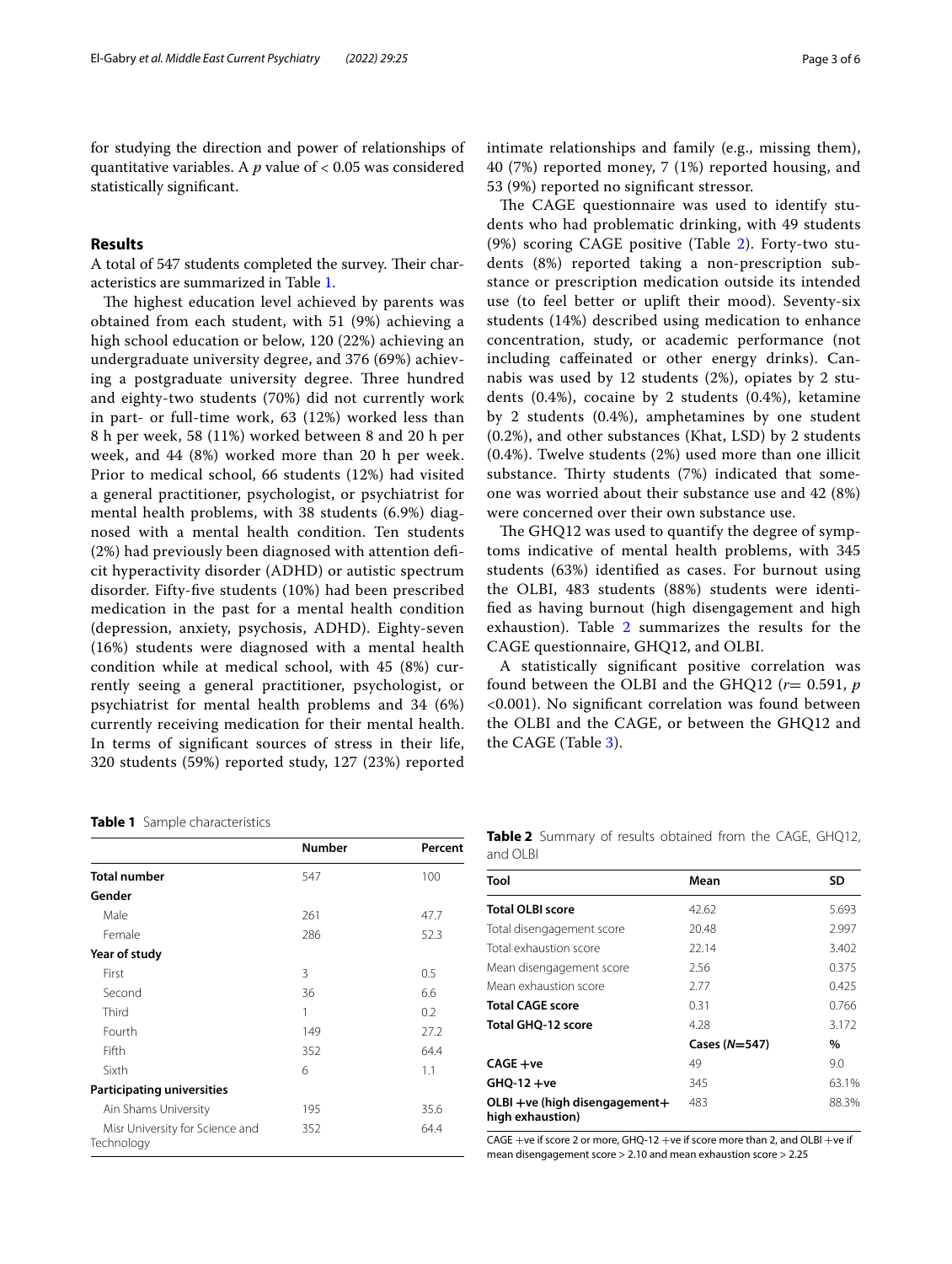<span id="page-3-0"></span>**Table 3** Correlation of OLBI total scores with CAGE and GHQ-12

|                           | <b>Total CAGE score</b> |         | Total GHQ-12<br>score |            |
|---------------------------|-------------------------|---------|-----------------------|------------|
|                           | r                       | p value | r                     | p value    |
| <b>Total OLBI score</b>   | $-0.039$                | 0362    | 0591                  | $< 0.001*$ |
| <b>Total CAGE score</b>   |                         |         |                       |            |
| <b>Total GHO-12 score</b> | 0011                    | 0.801   |                       |            |

*r* Pearson correlation coefficient; <sup>\*</sup>p statistically significant

# **Discussion**

In our study, 16% of the medical students were diagnosed with mental illness while in medical school in comparison to 6.9% that had been diagnosed prior to starting medical school. This rate is similar to other studies from Italy (9%), Morocco (16%), and Brazil (16%) [[2,](#page-4-1) [8](#page-4-3), [14](#page-4-5)]. More than half of our sample reported that their studies were the leading source of stress. This is in line with other data worldwide from Canada, Brazil, Hong Kong, Morocco, and South Africa which indicates that the activities and demands of medical education are the leading cause of stress [[8,](#page-4-3) [9](#page-4-6), [14](#page-4-5), [17](#page-4-7), 44. This might be due to the nature of medical education, which is costly and difficult, from its earliest stages of the pre-med admission, going through a competitive selection process until its completion, then the medical school itself with its huge demands and prerequisites. In addition, there is a competitive environment and contact with patients who have severe diseases and exposure to death. Students may have limited opportunities for leisure [\[45\]](#page-5-19). In Egypt, most undergraduate programs use didactic large-group lectures and apprenticeship approaches to clinical teaching as the main methods of instruction. Only recently, Ain Shams University has started using a modular parallel track since 2014 [[36\]](#page-5-10).

Our study highlights very high levels of psychological distress among medical students in our sample, with 88% screening positive for burnout using the OLBI and 64% reached the threshold as cases on the GHQ-12. The high prevalence of burnout in our study is consistent with a previous study done in Egypt which reported a burnout prevalence of 79.9% [\[39\]](#page-5-13), and other African countries such as Uganda  $[4]$  $[4]$  $[4]$ , but is lower than rates in Hong Kong where 95% were positive on the OLBI and 87% were positive on the GHQ-12 [\[9](#page-4-6)]. However, it is unfortunately higher than results for medical students' burnout in other parts of the Arab world [\[14](#page-4-5), [15,](#page-4-9) 46-[52](#page-5-21)]. The different results might be attributed to methodological diferences, such as the use of different scales for burnout or alternatively to the efect of diferent cultural and educational systems across the Middle East. The results are not surprising given the chronic stress that medical students in Egypt face which leads to their mental and psychological exhaustion that ultimately can lead to feelings of incapacity, symptoms of mental illness, and manifestations of depression and burnout.

Although some initiatives have taken place in Ain Shams Medical School, such as designing a new project for psychological support for students, our results indicate that there is still a huge gap between the service provided and the needs of those students. This indicates the importance of having systemic and comprehensive assessments and documentations for medical students who sufer from mental illnesses. Unfortunately, this higher percentage might even underestimate the real problem as it is very common that some of our students might seek medical help in an informal way through private clinics. This problem has been also noted in the study by Ashrafi et al. [\[53](#page-5-22)] in Iran. Another proposed factor is the stigma attached to acknowledging and seeking help when experiencing difficulties with mental health, which is still very deeply rooted in various cultures especially in Arab and middle eastern one.

Burnout has implications ranging from mental illness symptoms to drug misuse  $[34]$  $[34]$  $[34]$ . In this study, 9% of students were CAGE positive, indicating a problematic level of alcohol consumption. This is higher than the prevalence of alcohol use disorders in other studies carried out in the Arab world as in Jordan (8%) [[15\]](#page-4-9) and 5% in Morocco [[14\]](#page-4-5). The British Medical Association observed that this is a worldwide problem, where drug use is at least equal to the population level in each country and in many cases much higher (Bhugra et al., 2019). Forty-two students (8%) in our sample reported taking non-prescription substances or prescription medication outside its intended use (to feel better or uplift their mood), and 76 students (14%) described using medication to enhance concentration, study, or academic performance. This indicates that probably most of the students use it either as a form of self-medication or it might be caused by the drug itself or a mixture of both. This is in spite of the fact that students are best placed to understand the physical, mental, and societal consequences of such use in others [[54\]](#page-5-23).

# **Limitations**

There were several limitations to our study including the cross-sectional nature of the study (which cannot determine any causal relationship), the use of convenience rather than random sampling, and the fact that respondents who may have potentially been positive did not participate in the survey and hence there might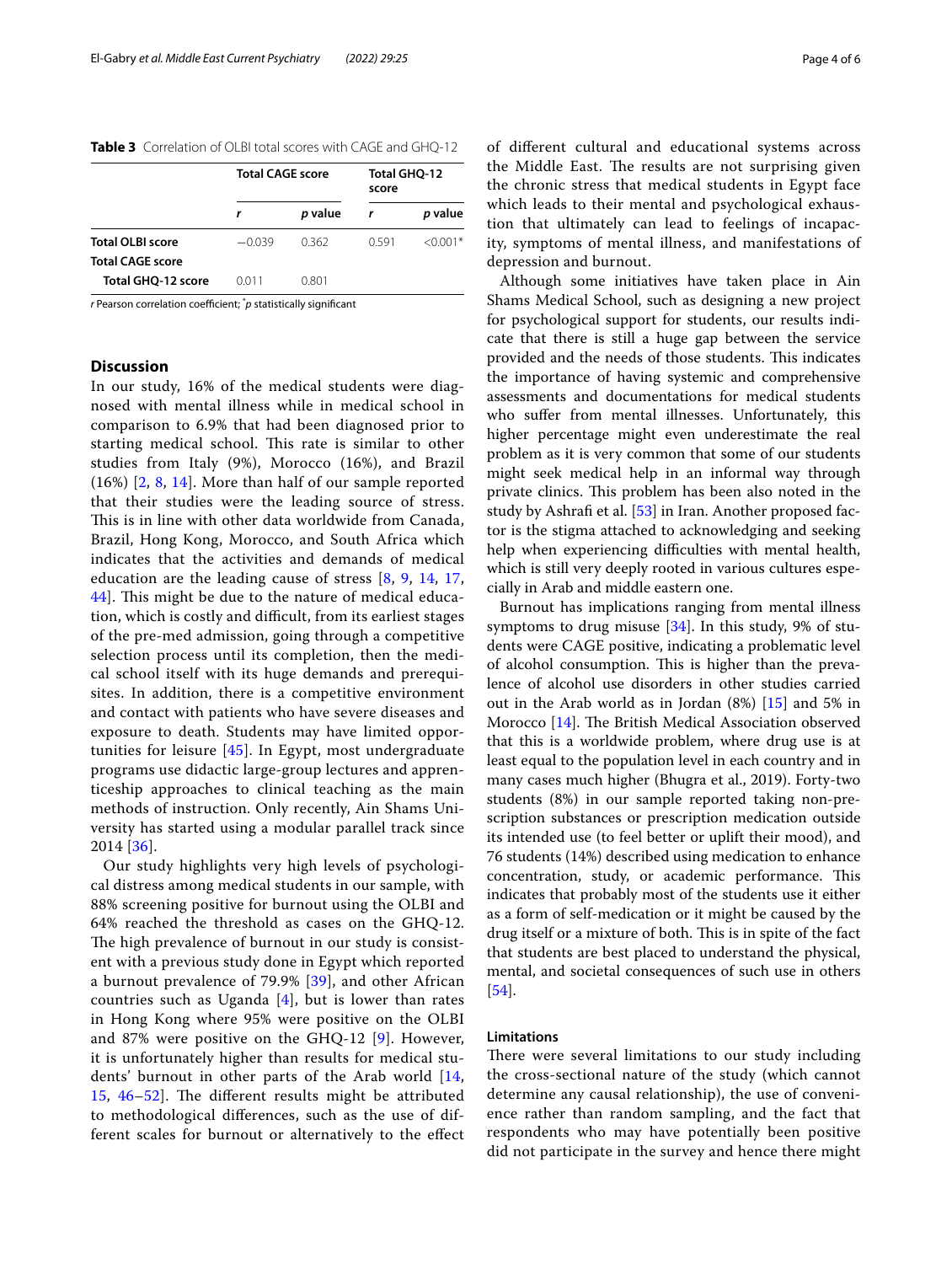actually be higher levels of burnout problems that were not detected. The study took place in only two universities representing the public and private sector, which is not representative of all the medical universities in Egypt.

# **Conclusions**

Our study highlighted a high level of burnout and mental illness in a population who will be the future backbone of the health care system. Therefore, it should be a priority for policymakers and academics in Egypt should to look carefully at the mental health needs of this population as it is very important to have doctors who have the resilience to deal with their future challenges.

#### **Abbreviations**

CAGE: Cut down, Annoyed, Guilty, and Eye-opener; GHQ-12: General Health Questionnaire-12; OLBI: Oldenburg Burnout Inventory; SD: Standard deviation; SPSS: Statistical Package for the Social Sciences.

#### **Acknowledgements**

We wish to thank the patients who participated in this study.

#### **Authors' contributions**

All authors contributed to the concept and design of the study. TO and NS contributed to coordinating and facilitating investigators' roles and revising the article. DE, MY, and HE were involved in the acquisition of the data and revising the article. NS and KAA contributed to the statistical analysis. DAE and KAA wrote the frst draft of the article. DB and AM revised the write-up and contributed to the proofreading of the article. The authors approved the fnal version of the paper.

# **Funding**

This project was self-funded.

#### **Availability of data and materials**

The datasets used and/or analyzed during the current study are available from the corresponding author on reasonable request.

## **Declarations**

#### **Ethics approval and consent to participate**

Ethical approval for the study was granted by the Ain Shams University Faculty of Medicine Ethical Committee. Informed consent for taking part in the study was obtained from each participant.

### **Consent for publication**

Not required.

### **Competing interests**

The authors declare that they have no competing interests.

#### **Author details**

<sup>1</sup> Okasha Institute of Psychiatry, Neuropsychiatry Department, Ain Shams University, Cairo, Egypt.<sup>2</sup> Department of Psychiatry, College of Medicine and Health Sciences, United Arab Emirates University, PO Box 15551, Al-Ain, United Arab Emirates. <sup>3</sup>Institute of Psychiatry, Kings College London, London, UK. <sup>4</sup>Oxford Health NHS Foundation Trust, Oxford, UK. <sup>5</sup>Oxford University, Oxford, UK. <sup>6</sup>Psychiatry Department, College of Medicine, Misr University for Science and Technology, Cairo, Egypt.

Received: 23 February 2022 Accepted: 15 March 2022 Published online: 01 April 2022

#### **References**

- <span id="page-4-0"></span>Jafari N, Loghmani A, Montazeri A (2012) Mental health of medical students in diferent levels of training. Eur Psychiatry 27:1
- <span id="page-4-1"></span>2. Volpe U, Ventriglio A, Bellomo A, Kadhum M, Lewis T, Molodynski A, Sampogna G, Fiorillo A (2019) Mental health and wellbeing among Italian medical students: a descriptive study. Int Rev Psychiatry 31(7-8):569–573
- 3. Molodynski A, Lewis T, Kadhum M, Farrell SM, Lemtiri Chelieh M, Falcão De Almeida T, Masri R, Kar A, Volpe U, Moir F, Torales J, Castaldelli-Maia JM, Chau SWH, Wilkes C, Bhugra D (2021) Cultural variations in wellbeing, burnout and substance use amongst medical students in twelve countries. Int Rev Psychiatry 33(1-2):37–42
- <span id="page-4-8"></span>4. Kajjimu J, Mohan Kaggwa M, Bongomin F (2021) Burnout and associated factors among medical students in a public university in Uganda: a crosssectional study. Adv Med Educ Pract 12:63–75
- 5. Yahya MS, Abutiheen AA, Al-Haidary AF (2021) Burnout among medical students of the University of Kerbala and its correlates. Middle East Curr Psychiatry 28:78
- 6. Pokhrel NB, Khadayat R, Tulachan P (2020) Depression, anxiety, and burnout among medical students and residents of a medical school in Nepal: a cross-sectional study. BMC Psychiatry 20:298
- 7. Almeida T, Kadhum M, Farrell SM, Ventriglio A, Molodynski A (2019) A descriptive study of mental health and wellbeing among medical students in Portugal. Int Rev Psychiatry 31(7–8):574–578
- <span id="page-4-3"></span>8. Castaldelli-Maia JM, Lewis T, Marques Dos Santos N, Picon F, Kadhum M, Farrell SM, Molodynski A, Ventriglio A (2019) Stressors, psychological distress, and mental health problems amongst Brazilian medical students. Int Rev Psychiatry 31(7-8):603–607
- <span id="page-4-6"></span>9. Chau S, Lewis T, Ng R, Chen JY, Farrell SM, Molodynski A, Bhugra D (2019) Wellbeing and mental health amongst medical students from Hong Kong. Int Rev Psychiatry 31(7-8):626–629
- 10. Farrell SM, Kadhum M, Lewis T, Singh G, Penzenstadler L, Molodynski A (2019) Wellbeing and burnout amongst medical students in England. Int Rev Psychiatry 31(7–8):579–583
- 11. Farrell SM, Kar A, Valsraj K, Mukherjee S, Kunheri B, Molodynski A, George S (2019) Wellbeing and burnout in medical students in India; a large-scale survey. Int Rev Psychiatry 31(7–8):555–562
- 12. Farrell SM, Moir F, Molodynski A, Bhugra D (2019) Psychological wellbeing, burnout and substance use amongst medical students in New Zealand. Int Rev Psychiatry 31(7-8):630–636
- 13. Farrell SM, Molodynski A, Cohen D, Grant AJ, Rees S, Wullshleger A, Lewis T, Kadhum M (2019) Wellbeing and burnout among medical students in Wales. Int Rev Psychiatry 31(7–8):613–618
- <span id="page-4-5"></span>14. Lemtiri Chelieh M, Kadhum M, Lewis T, Molodynski A, Abouqal R, Belayachi J, Bhugra D (2019) Mental health and wellbeing among Moroccan medical students: a descriptive study. Int Rev Psychiatry 31(7-8):608–612
- <span id="page-4-9"></span>15. Masri R, Kadhum M, Farrell SM, Khamees AA, Al-Taiar H, Molodynski A (2019) Wellbeing and mental health amongst medical students in Jordan: a descriptive study. Int Rev Psychiatry 31(7–8):619–625
- 16. Torales J, Kadhum M, Zárate G, Barrios I, González I, Farrell SM, Ventriglio A, Arce A (2019) Wellbeing and mental health among medical students in Paraguay. Int Rev Psychiatry 31(7-8):598–602
- <span id="page-4-7"></span>17. Wilkes C, Lewis T, Brager N, Bulloch A, MacMaster F, Paget M, Holm J, Farrell S, Ventriglio A (2019) Wellbeing and mental health amongst medical students in Canada. Int Rev Psychiatry 31(7–8):584–587
- 18. Dyrbye LN, Thomas MR, Power DV, Durning S, Moutier C, Massie FS Jr, Harper W, Eacker A, Szydlo DW, Sloan JA, Shanafelt TD (2010) Burnout and serious thoughts of dropping out of medical school: a multi-institutional study. Acad Med 85(1):94–102
- 19. Schwenk TL, Davis L, Wimsatt LA (2010) Depression, stigma, and suicidal ideation in medical students. JAMA 304(11):1181
- <span id="page-4-2"></span>20. Stecker T (2004) Well-being in an academic environment. Med Educ 38(5):465–478
- <span id="page-4-4"></span>21. Abdel Wahed WY, Hassan SK (2017) Prevalence and associated factors of stress, anxiety and depression among medical Fayoum University students. Alexandria J Med 53:77–84